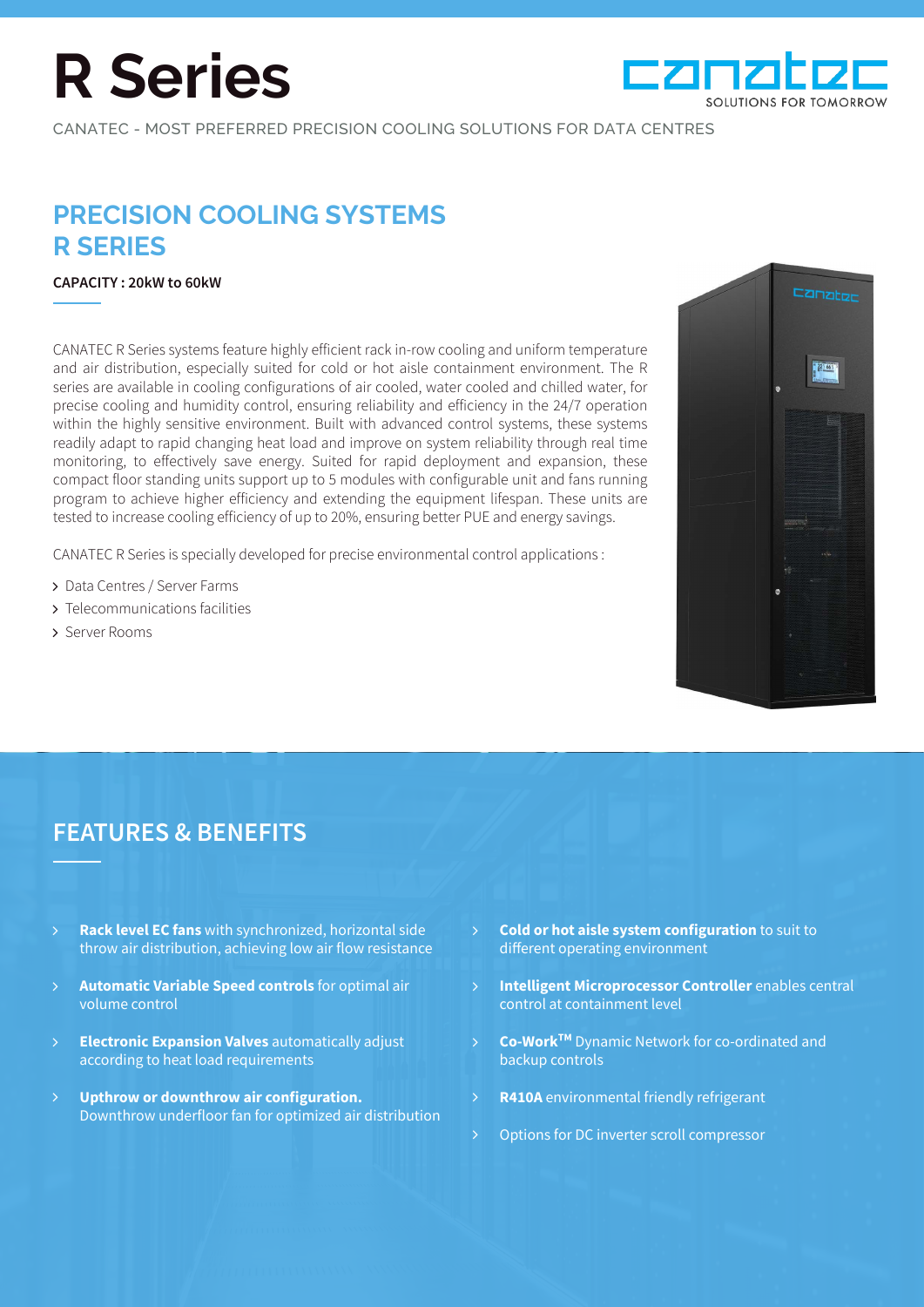| <b>TECHNICAL DATA</b><br>R SERIES - AIR-COOLED SYSTEM (INVERTER TYPE - R410A |            |              |      |      |      |              |  |  |  |
|------------------------------------------------------------------------------|------------|--------------|------|------|------|--------------|--|--|--|
| Model (R**A)                                                                 |            | 020          | 025  | 035  | 040  | 050          |  |  |  |
| Cooling Capacity - DB37°C, 30%RH                                             |            |              |      |      |      |              |  |  |  |
| <b>Total Cooling Capacity</b>                                                | kW         | 21.5         | 26.5 | 36.1 | 41.1 | 50.1         |  |  |  |
| <b>Sensible Cooling Capacity</b>                                             | kW         | 20.6         | 25.4 | 34.7 | 39.5 | 48.1         |  |  |  |
| Indoor Fan - Backward Curved EC Fan                                          |            |              |      |      |      |              |  |  |  |
| Air volume                                                                   | $m^3/h$    | 4500         | 5200 | 8000 | 9000 | 11500        |  |  |  |
| Power                                                                        | kW<br>1.36 |              | 1.19 | 2.5  | 2.5  | 2.5          |  |  |  |
| <b>Standard External Pressure</b><br>Pa                                      |            | 20           | 20   | 20   | 20   | 20           |  |  |  |
| <b>Scroll Compressor</b>                                                     |            |              |      |      |      |              |  |  |  |
| Power                                                                        | kW         | 6.2          | 7.8  | 14.1 | 14.1 | 18.2         |  |  |  |
| <b>Compressor Quantity</b><br>No.                                            |            | $\mathbf{1}$ | 1    | 1    | 1    | $\mathbf{1}$ |  |  |  |
| Heater - PTC Heater (Optional)                                               |            |              |      |      |      |              |  |  |  |
| Power                                                                        | kW         | 6            | 6    | 9    | 9    | 9            |  |  |  |
| Electrode Steam Humidifier (Optional)                                        |            |              |      |      |      |              |  |  |  |
| <b>Humidification Amount</b>                                                 | kg/h       | 3            | 3    | 3    | 3    | 3            |  |  |  |
| Power                                                                        | kW         | 2.0          | 2.0  | 2.0  | 2.0  | 2.0          |  |  |  |
| Air filter - EN799, Efficiency 90%, G4                                       |            |              |      |      |      |              |  |  |  |

| Liquid Pipe                                                       | mm  | 16      | 16                 | 16                 | 16                 | 16     |  |  |  |
|-------------------------------------------------------------------|-----|---------|--------------------|--------------------|--------------------|--------|--|--|--|
| <b>Exhaust Pipe</b>                                               | mm  | 19      | 22                 | 28                 | 28                 | 28     |  |  |  |
| Humidifier Inlet Pipe                                             | mm  | 6       | 6                  | 6                  |                    | 6      |  |  |  |
| Drain Pipe                                                        | mm  | 25      | 25                 | 25                 | 25                 | 25     |  |  |  |
| Outdoor Condenser - Adjustable according to condensing pressure   |     |         |                    |                    |                    |        |  |  |  |
| Model                                                             |     | NACD12J | NACD <sub>18</sub> | NACD <sub>22</sub> | NACD <sub>26</sub> | NACD30 |  |  |  |
| <b>Condenser Quantity</b>                                         | No. |         |                    |                    |                    |        |  |  |  |
| Electrical Parameters - Power Supply Parameters - 380V-420V, 50Hz |     |         |                    |                    |                    |        |  |  |  |
| Full load current<br>32<br>A                                      |     |         | 33                 | 44                 | 44                 | 50     |  |  |  |
| Noise: Measured at 1.5m from the front of the unit                |     |         |                    |                    |                    |        |  |  |  |
| <b>Noise</b>                                                      | 65  | 69      | 69                 | 69                 |                    |        |  |  |  |
| <b>Dimensions &amp; Weight</b>                                    |     |         |                    |                    |                    |        |  |  |  |

2

2

No.

2

2

2

| onr<br>Heinhi<br>\\\\~\+ | mm  | 300 | ንንበበ<br>200 | 2000<br>60C<br>200 |     |     |  |
|--------------------------|-----|-----|-------------|--------------------|-----|-----|--|
| Weiaht                   | 7.O | 300 | 300         |                    | 380 | 400 |  |

*• Please contact our representatives for other requirements.*

Filter Quantity

**Pipe Connection Size**

*• The manufacturer reserves the rights to make changes to the product specifications. The data shown above may vary.*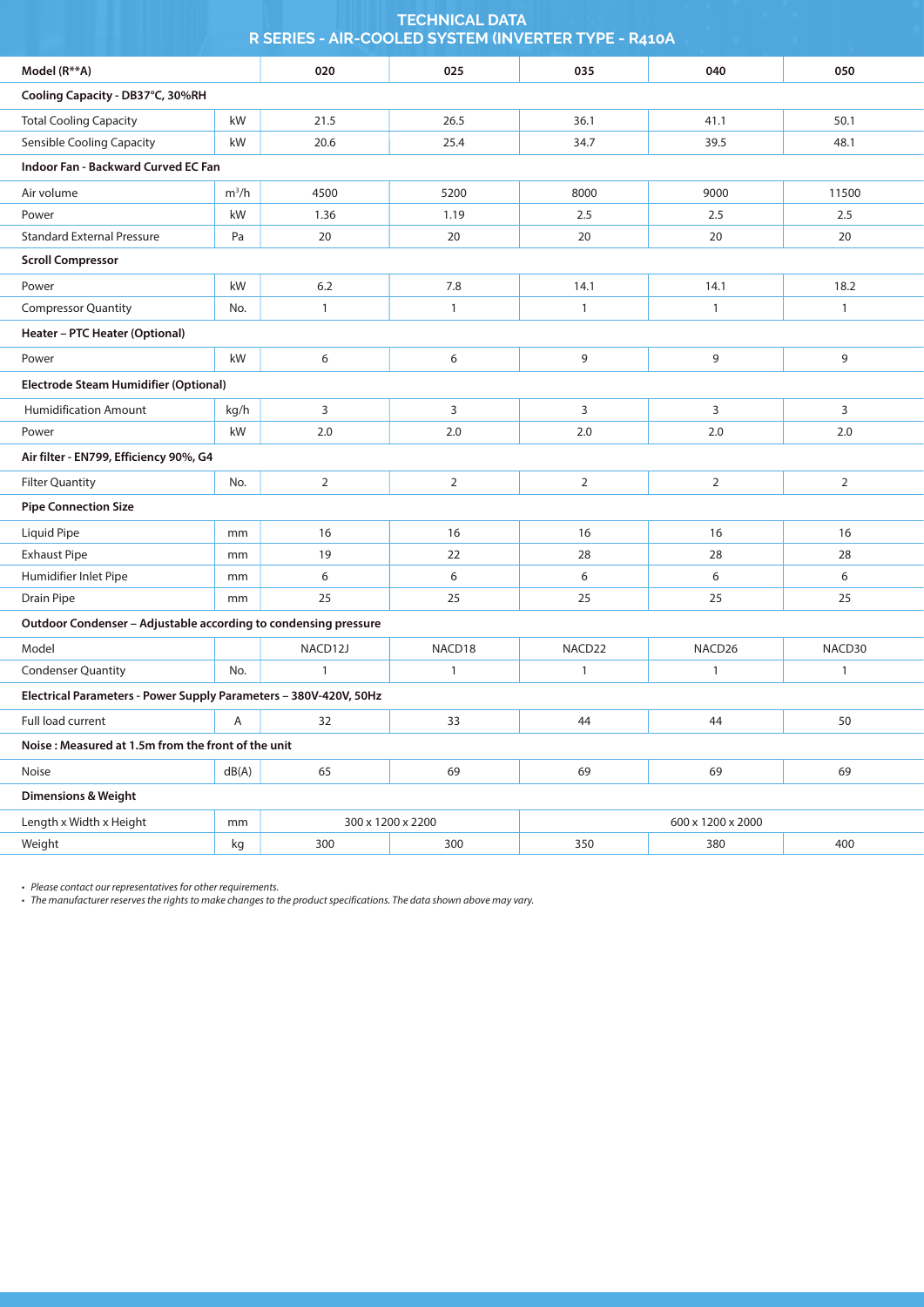|                                                                                  |          |                | <b>R SERIES - CHILLED WATER SYSTEM</b> |        |                   |  |
|----------------------------------------------------------------------------------|----------|----------------|----------------------------------------|--------|-------------------|--|
| Model (R**A)                                                                     |          | 025            | 035                                    | 040    | 050               |  |
| Cooling Capacity - DB37°C, 30%RH - Inlet Water Temp 7°C, Outlet Water Temp 12°C  |          |                |                                        |        |                   |  |
| <b>Total Cooling Capacity</b>                                                    | kW       | 30.1           | 41.5                                   | 51.8   | 75.7              |  |
| <b>Sensible Cooling Capacity</b>                                                 | kW       | 25.3           | 33.5                                   | 48.1   | 66.4              |  |
| <b>Chilled Water Flow Rate</b>                                                   | 1/s      | 1.4            | 2.0                                    | 2.5    | 3.6               |  |
| Pressure Drop                                                                    | kPa      | < 60           | < 80                                   | $<$ 55 | <80               |  |
| Cooling Capacity - DB37°C, 30%RH - Inlet Water Temp 10°C, Outlet Water Temp 15°C |          |                |                                        |        |                   |  |
| <b>Total Cooling Capacity</b>                                                    | kW       | 26.8           | 32.7                                   | 42.3   | 59.3              |  |
| <b>Sensible Cooling Capacity</b>                                                 | kW       | 26.8           | 32.7                                   | 42.3   | 59.3              |  |
| <b>Chilled Water Flow Rate</b>                                                   | 1/s      | 1.3            | 1.6                                    | 2.0    | 2.8               |  |
| Pressure Drop                                                                    | kPa      | <60            | < 80                                   | $<$ 55 | <80               |  |
| Cooling Capacity - DB37°C, 30%RH - Inlet Water Temp 12°C, Outlet Water Temp 18°C |          |                |                                        |        |                   |  |
| <b>Total Cooling Capacity</b>                                                    | kW       | 25.2           | 29.3                                   | 36.3   | 51.9              |  |
| <b>Sensible Cooling Capacity</b>                                                 | kW       | 25.2           | 29.3                                   | 36.3   | 51.9              |  |
| <b>Chilled Water Flow Rate</b>                                                   | 1/s      | 1.2            | 1.4                                    | 1.7    | 2.5               |  |
| Pressure Drop                                                                    | kPa      | <60            | < 60                                   | < 55   | $<$ 55            |  |
| Cooling Capacity - DB38°C, 30%RH - Inlet Water Temp 15°C, Outlet Water Temp 21°C |          |                |                                        |        |                   |  |
| <b>Total Cooling Capacity</b>                                                    | kW       | 22.9           | 26.4                                   | 32.9   | 47.3              |  |
| <b>Sensible Cooling Capacity</b>                                                 | kW       | 22.9           | 26.4                                   | 32.9   | 47.3              |  |
| <b>Chilled Water Flow Rate</b>                                                   | 1/s      | 1.1            | 1.3                                    | 1.6    | 2.3               |  |
| Pressure Drop                                                                    | kPa      | < 60           | < 60                                   | $<55$  | $<$ 70            |  |
| Cooling Capacity - DB24°C, 50%RH - Inlet Water Temp 7°C, Outlet Water Temp 12°C  |          |                |                                        |        |                   |  |
| <b>Total Cooling Capacity</b>                                                    | kW       | 15.6           | 20.5                                   | 27.9   | 35.4              |  |
| <b>Sensible Cooling Capacity</b>                                                 | kW       | 13.1           | 17.3                                   | 26.0   | 33.1              |  |
| <b>Chilled Water Flow Rate</b>                                                   | 1/s      | 0.7            | 1.0                                    | 1.2    | 1.7               |  |
| Pressure Drop                                                                    | kPa      | $<$ 40         | $50$                                   | < 55   | < 55              |  |
| <b>Indoor Fan - Backward Curved EC Fan</b>                                       |          |                |                                        |        |                   |  |
| Air Volume                                                                       | $m^3/h$  | 4500           | 5200                                   | 9520   | 11500             |  |
| Power                                                                            | kW       | 1.2            | 1.2                                    | 3.75   | 3.75              |  |
| <b>External Static Pressure</b>                                                  | Pa       | 20             | 20                                     | 20     | 20                |  |
| Air Filter - EN799, Efficiency 90%, G4                                           |          |                |                                        |        |                   |  |
| <b>Filter Quantity</b>                                                           | No.      | $\overline{2}$ | $\overline{2}$                         | 1      | $\mathbf{1}$      |  |
| Heater - PTC Heater (Optional)                                                   |          |                |                                        |        |                   |  |
| Power                                                                            | kW       | 6              | 6                                      | 9      | 9                 |  |
| Current                                                                          | Α        | 9.1            | 9.1                                    | 13.6   | 13.6              |  |
| <b>Electrode Steam Humidification (Optional)</b>                                 |          |                |                                        |        |                   |  |
| <b>Humidification Volume</b>                                                     | kg/h     | 3              | 3                                      | 3      | 3                 |  |
| Power                                                                            | kW       | 2.0            | 2.0                                    | 2.0    | 2.0               |  |
| Noise - Measured at a distance of 1.5m from front of unit                        |          |                |                                        |        |                   |  |
| Noise                                                                            | db(A)    | 65             | 65                                     | 69     | 69                |  |
| Chilled Water Valve: Two Way Valve                                               |          |                |                                        |        |                   |  |
| 2-Way Valve Size                                                                 | mm       | 32             | 32                                     | 40     | 40                |  |
| <b>Pipe Connection Size</b>                                                      |          |                |                                        |        |                   |  |
| Chilled Water Inlet Water Pipe                                                   | mm       | 32             | 32                                     | 40     | 40                |  |
| Humidifier Inlet Pipe                                                            | mm       | 6              | 6                                      | 6      | 6                 |  |
| Drain Pipe                                                                       | mm       | 25             | 25                                     | 25     | 25                |  |
| Electrical Parameters - 380V-420V, 50Hz                                          |          |                |                                        |        |                   |  |
| <b>Full Load Current</b>                                                         | Α        | 14.7           | 17.6                                   | 24.0   | 24.0              |  |
| <b>Dimensions &amp; Weight</b>                                                   |          |                |                                        |        |                   |  |
|                                                                                  |          |                | 300 x 1200 x 2200                      |        | 600 x 1200 x 2200 |  |
| Length x Depth x Height<br>Weight                                                | mm<br>kg | 150            | 155                                    | 300    | 350               |  |
|                                                                                  |          |                |                                        |        |                   |  |

**TECHNICAL DATA** 

*• Please contact our representatives for other requirements.*

*• The manufacturer reserves the rights to make changes to the product specifications. The data shown above may vary.*